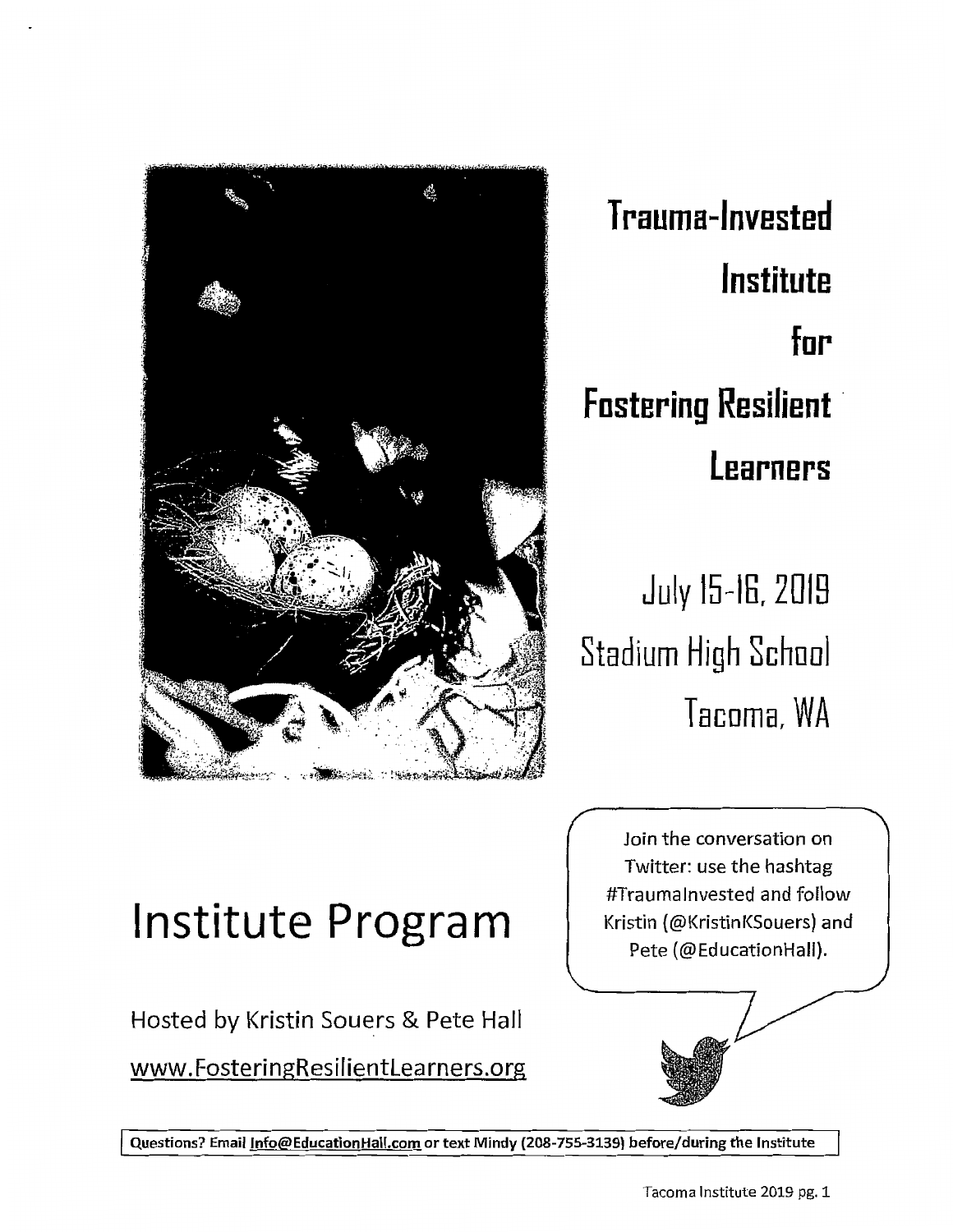## Welcome!

You may know us (Kristin Souers and Pete Hall} as the authors of *Fostering Resilient Learners: Strategies for creating a trauma-sensitive classroom* (ASCD, 2016} and *Relationship, Responsibility, and Regulation; Trauma-invested practices for fostering resilient learners* (ASCD, 2019), and we are thrilled that you've opted to join us for this extremely important, timely, and impactful professional-development experience. We've crafted these two days to offer you critical information, useful strategies, and multiple opportunities to meet your needs, deepen your knowledge, and build your network. At the end of day two, all our experts and presenters will be available to you and your team as you craft (and/or refine) your plan to become (even more} #Traumalnvested.

This is a labor of love. With roughly 50 years of experience in schools and the field, we continue to seek the approaches, mindsets, and habits that truly transform the trajectories of our youth. We don't claim to have all the answers - which is why we've invited a handful of amazing, dynamic individuals to lead additional sessions. We do know some of the key questions we need to be asking, though, which is why we've decided to host these regional Institutes in the first place. How can we better meet our students' needs? How can we strengthen our commitment to the process? How can we foster a nest in which our young people can grow and develop, so when then eventually fly, they can soar?

Together, let's roll up our sleeves and generate some answers and make a difference.

Thank you,

Kristin Souers (KristinSouers@gmail.com)

& Pete Hall (PeteHall@EducationHall.com)



## Agenda-at-a-glance for the 2-day Institute:

| Monday, July 15 |                             | Tuesday, July 16 |                               |
|-----------------|-----------------------------|------------------|-------------------------------|
| 7:15-8:00       | Upper Commons: Breakfast    | 7:15-8:00        | Upper Commons: Breakfast      |
| 8:00-9:05       | Auditorium: Welcome message | 8:00-8:45        | Auditorium: Kickoff message   |
| $9:05 - 9:15$   | Passing period              | 8:45-8:55        | Passing period                |
| 9:15-10:45      | Breakout sessions #1        | 8:55-10:25       | Breakout sessions #4          |
| 10:45-10:55     | Passing period              | 10:25-10:35      | Passing period                |
| 10:55-12:25     | Breakout sessions #2        | 10:35-12:05      | Breakout sessions #5          |
| 12:25-1:30      | Upper Commons: Lunch        | 12:05-1:10       | Upper Commons: Lunch          |
| 1:30-3:00       | Breakout sessions #3        | 1:10-1:55        | Auditorium: Energetic message |
| 3:00-3:10       | Passing period              | 2:00-3:30        | Upper Commons: Planning time  |
| $3:10-3:45$     | Auditorium: Closing message | 3:30             | Institute adjourns            |

\* Breakout sessions are hosted in the "Castle" (main building) and the "PAC" (Performing Arts Center, across the courtyard).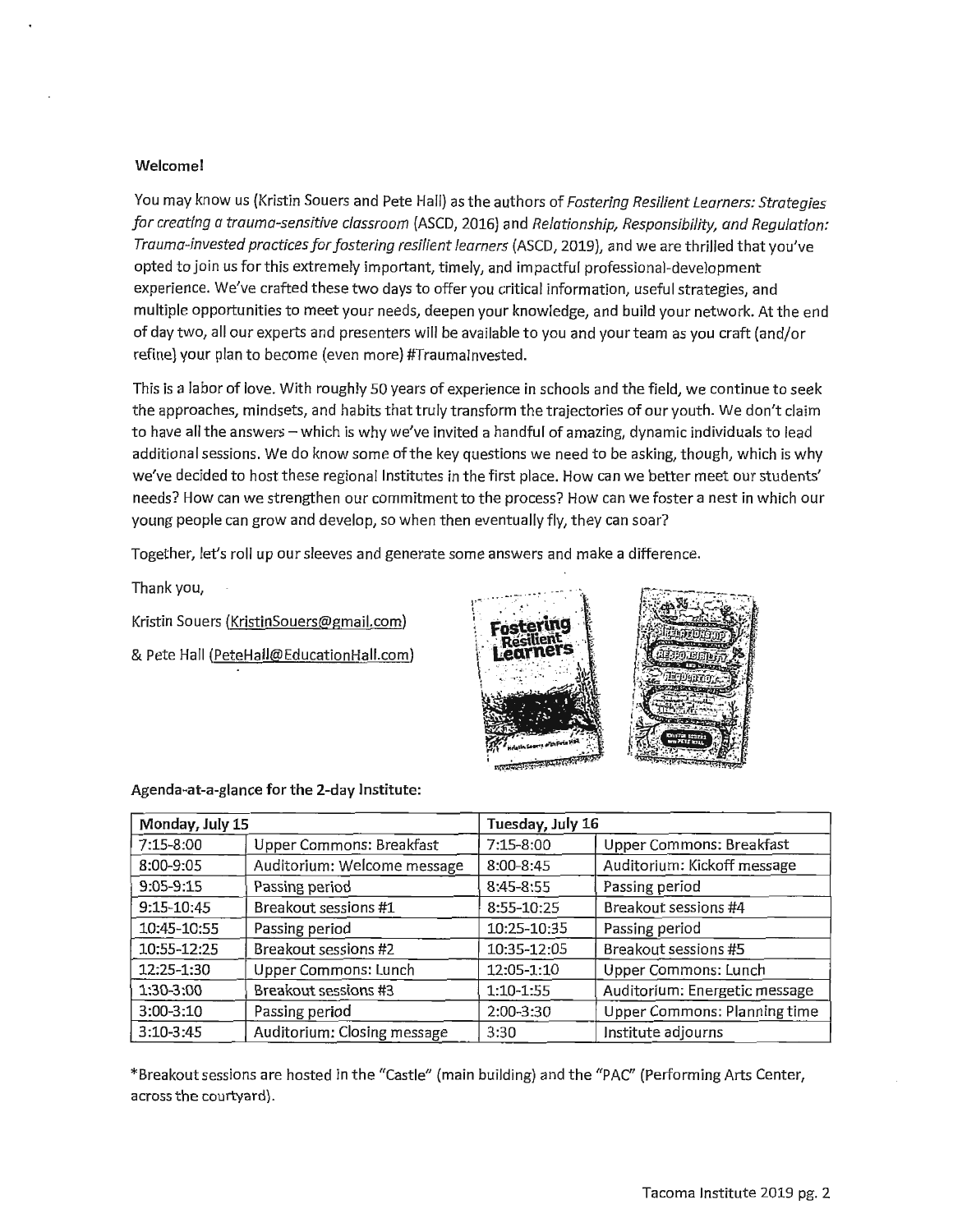# Monday, July 15

 $\bar{z}$ 

 $\ddot{\phantom{a}}$ 

 $\cdot$ 

| 7:15-8:00   | <b>Upper Commons</b> | Registration, info, breakfast, coffee, networking, booths     |  |
|-------------|----------------------|---------------------------------------------------------------|--|
| 8:00-9:05   | Auditorium           | Welcome message: Trauma is a word, not a sentence             |  |
|             |                      | Kristin Souers & Pete Hall                                    |  |
| 9:05-9:15   | Passing period       |                                                               |  |
| 9:15-10:45  | Breakout sessions #1 |                                                               |  |
|             | Castle B28           | Personalized Learning Andre Wicks (repeated session)          |  |
|             | Castle B30           | Brain language for the littles (preK) Anna Rowe *STARS        |  |
|             |                      | credit available                                              |  |
|             | Castle B32           | Tier II & Tier III system of support for struggling students  |  |
|             |                      | Shannon Dahl (repeated session)                               |  |
|             | PAC Band             | Repair Kristin Souers *STARS credit available                 |  |
|             | PAC Choral           | Schoolwide systems, structures, and routines to support       |  |
|             |                      | trauma-invested practice Celina Brennan (repeated session)    |  |
|             | PAC Orchestra        | The power of healthy relationships to influence even the      |  |
|             |                      | toughest kids Keith Orchard (repeated session)                |  |
| 10:45-10:55 | Passing period       |                                                               |  |
| 10:55-12:25 | Breakout sessions #2 |                                                               |  |
|             | Castle B26           | Building a vision for trauma-invested practice Pete Hall      |  |
|             | Castle B28           | Personalized Learning Andre Wicks (repeated session)          |  |
|             | Castle B30           | Beyond Open House: Connecting school with the parents &       |  |
|             |                      | home Anna Rowe *STARS credit available                        |  |
|             | Castle B32           | Tier II & Tier III system of support for struggling students  |  |
|             |                      | Shannon Dahl (repeated session)                               |  |
|             | PAC Choral           | Leveraging PLC's to build trauma-invested environments        |  |
|             |                      | Celina Brennan                                                |  |
|             | PAC Orchestra        | Dysregulation, Dissociation, Discombobulation:                |  |
|             |                      | understanding brain science and how it affects kids from      |  |
|             |                      | hard places Keith Orchard                                     |  |
| 12:25-1:30  | <b>Upper Commons</b> | Lunch, networking, booths, info                               |  |
| 1:30-3:00   | Breakout sessions #3 |                                                               |  |
|             | Castle B26           | Leadership for successful initiatives Pete Hall               |  |
|             | Castle B28           | Building community networks & outreach Andre Wicks            |  |
|             |                      | (repeated session)                                            |  |
|             | Castle B30           | The New 3 R's: interventions for kids (focus on littler kids) |  |
|             |                      | Anna Rowe *STARS credit available                             |  |
|             | Castle B32           | Tier II & Tier III system of support for struggling students  |  |
|             |                      | Shannon Dahl (repeated session)                               |  |
|             | PAC Band             | "We caught you" teams Kristin Souers *STARS credit            |  |
|             |                      | available (repeated session)                                  |  |
|             | PAC Choral           | Schoolwide systems, structures, and routines to support       |  |
|             |                      | trauma-invested practice Celina Brennan (repeated session)    |  |
|             | PAC Orchestra        | The power of healthy relationships to influence even the      |  |
|             |                      | toughest kids Keith Orchard (repeated session)                |  |
| 3:00-3:10   | Passing period       |                                                               |  |
| 3:10-3:45   | Auditorium           | Closing message: The true value of this work $-$ how does     |  |
|             |                      | this change lives? Celina Brennan                             |  |

 $\bar{z}$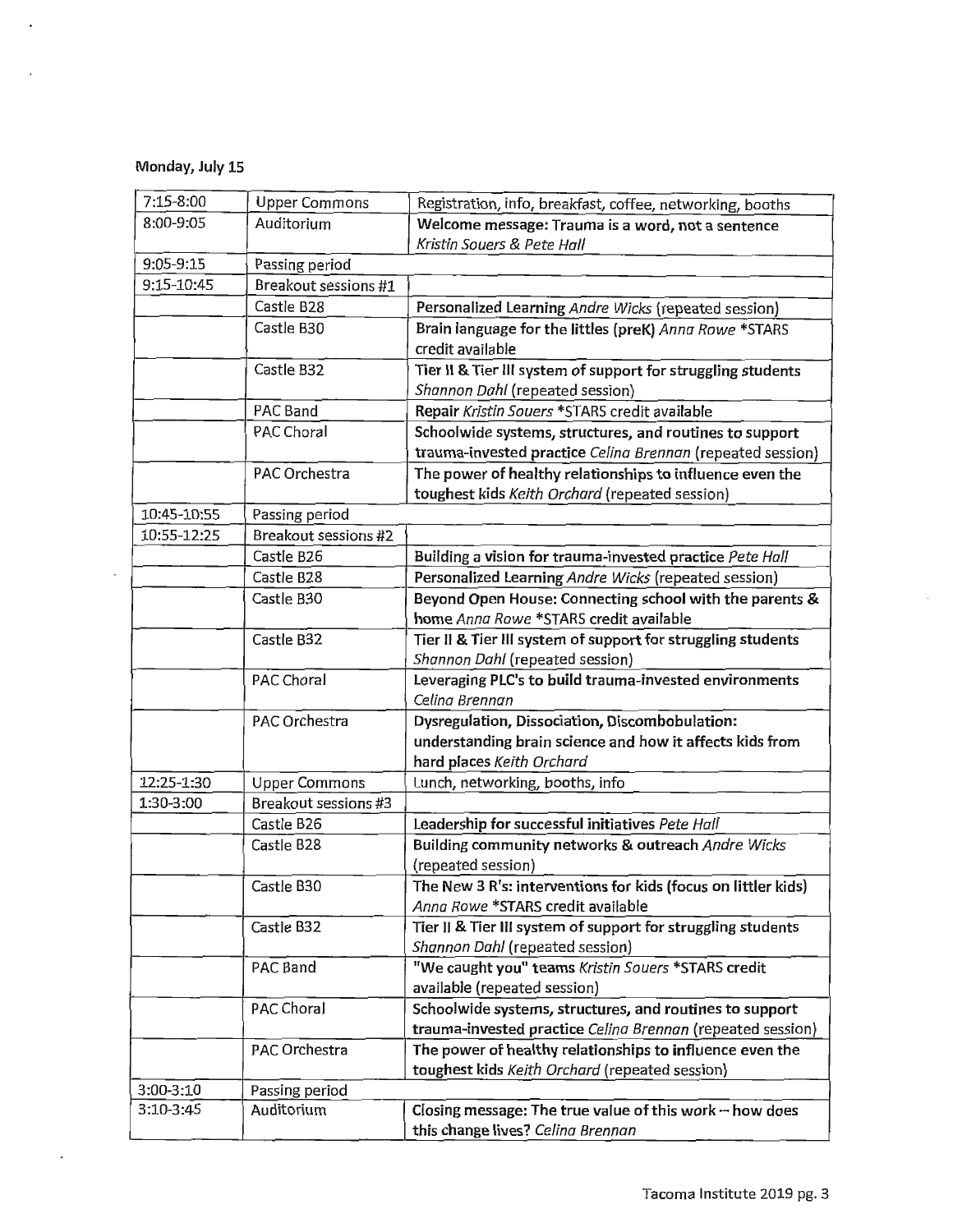# Tuesday, July 16

 $\ddot{\phantom{a}}$ 

| 7:15-8:00   | <b>Upper Commons</b> | Registration, info, breakfast, coffee, networking, booths                                                         |  |
|-------------|----------------------|-------------------------------------------------------------------------------------------------------------------|--|
| 8:00-8:45   | Auditorium           | Kickoff message: What is standing in the way? Andre Wicks                                                         |  |
| 8:45-8:55   | Passing period       |                                                                                                                   |  |
| 8:55-10:25  | Breakout sessions #4 |                                                                                                                   |  |
|             | Castle B26           | Keeping burnout at bay Pete Hall                                                                                  |  |
|             | Castle B28           | Personalized Learning Andre Wicks (repeated session)                                                              |  |
|             | Castle B30           | Beyond Open House: Connecting school with the parents &                                                           |  |
|             |                      | home Anna Rowe *STARS credit available                                                                            |  |
|             | Castle B32           | Attendance matterseven when dealing with trauma                                                                   |  |
|             |                      | Shannon Dahl (repeated session)                                                                                   |  |
|             | PAC Choral           | Gaining consent and using data to build a trauma-invested                                                         |  |
|             |                      | environment Celina Brennan (repeated session)                                                                     |  |
|             | PAC Orchestra        | The power of healthy relationships to influence even the                                                          |  |
|             |                      | toughest kids Keith Orchard (repeated session)                                                                    |  |
| 10:25-10:35 | Passing period       |                                                                                                                   |  |
| 10:35-12:05 | Breakout sessions #5 |                                                                                                                   |  |
|             | Castle B28           | Building community networks & outreach Andre Wicks                                                                |  |
|             |                      | (repeated session)                                                                                                |  |
|             | Castle B30           | The New 3 R's: interventions for kids (focus on                                                                   |  |
|             |                      | teens/tweens) Anna Rowe *STARS credit available                                                                   |  |
|             | Castle B32           | Social stories aren't just for special education! Shannon                                                         |  |
|             |                      | Dahl                                                                                                              |  |
|             | PAC Band             | "We caught you" teams Kristin Souers *STARS credit                                                                |  |
|             |                      | available (repeated session)                                                                                      |  |
|             | PAC Choral           | Gaining consent and using data to build a trauma-invested                                                         |  |
|             |                      | environment Celina Brennan (repeated session)                                                                     |  |
|             | PAC Orchestra        | Top strategies for being a resilient caregiver Keith Orchard                                                      |  |
| 12:05-1:10  | <b>Upper Commons</b> | Lunch, networking, booths, info                                                                                   |  |
| 1:10-1:55   | Auditorium           | Energetic message: Together Kristin Souers & Pete Hall                                                            |  |
| 1:55-2:00   | Passing period       |                                                                                                                   |  |
| 2:00-3:30   | <b>Upper Commons</b> | <b>Team Time / Planning Sessions</b>                                                                              |  |
|             |                      | What are your takeaways from this institute? How has the                                                          |  |
|             |                      | information you've gathered changed your thinking? What                                                           |  |
|             |                      | changes are you committed to make? What is your plan?                                                             |  |
|             |                      | With your teammates, draft a specific, intentional action                                                         |  |
|             |                      | plan for building and sustaining a Trauma-Invested                                                                |  |
|             |                      | environment within your classroom, team, department,                                                              |  |
|             |                      | school, or district. All speakers and facilitators will be                                                        |  |
|             |                      | available to answer questions, offer advice, prompt your                                                          |  |
|             |                      | thinking, and otherwise support your efforts throughout this                                                      |  |
|             |                      | period. Take advantage of this amazing opportunity to                                                             |  |
|             |                      | strategize while connecting with the expert presenters:<br>Andre Wicks, Anna Rowe, Celina Brennan, Keith Orchard, |  |
|             |                      |                                                                                                                   |  |
|             |                      | Kristin Souers, Pete Hall, and Shannon Dahl                                                                       |  |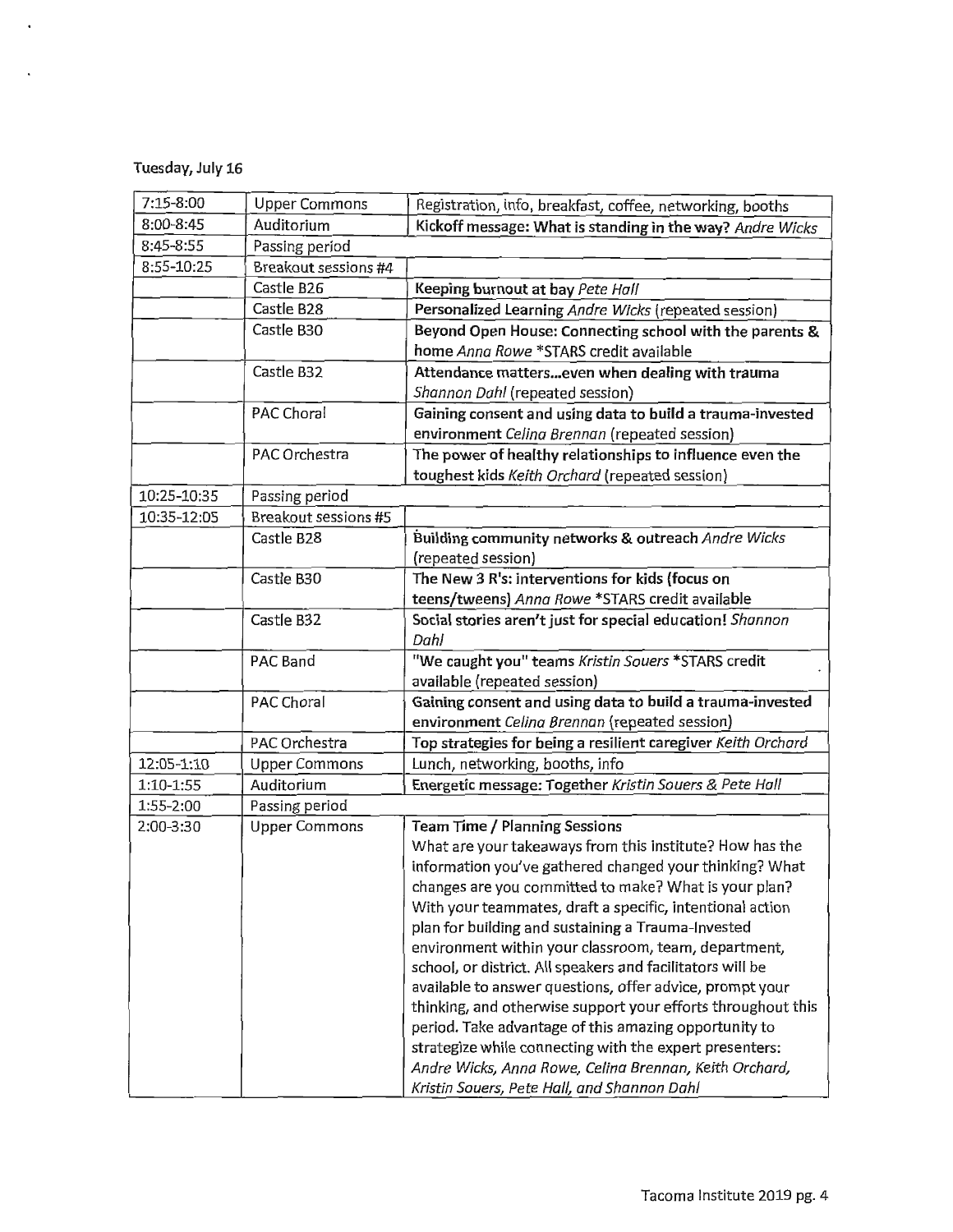### **Session Descriptions**

## \*Title (Presenter: Breakout session(s) offered)

## **Personalized learning (Andre Wicks: 1, 2, 4)**

National data and research suggest a significant barrier to student success is a lack of personal connection and that teachers have misconceptions about their relationships with their students. Educators must take a hard look at the story behind their data, and do business as unusual to get improved results. In this session, learn how to personalize the learning experience for each and every kid to maximize the outcomes.

## **Brain language for the littles (preK) (Anna Rowe: 1) \*STARS credit available**

From birth to age 5, a child's brain develops more than at any other time in the lifespan. Positive or negative experiences can shape a child's development and can have lifelong effects. When children understand what's happening in their brain, it can be the first step to having the power to make positive and regulative choices. In this session, participants will learn how to use the knowledge of how the brain works and how to partner with children and parent to teach the skills necessary to understand how to respond when a child is asking for help.

![](_page_4_Picture_6.jpeg)

# **Tier** II & **Tier Ill system of support for struggling students (Shannon Dahl: 1, 2, 3)**

How can you apply trauma-invested practices into an existing multi-tiered system? Learn what strategies already exist, what works, and how to implement them in a variety of educational settings. Remember we have options - lots of options! When the doors are locked, look for windows. Participants will leave with Tier II & Ill strategies to implement in their educational settings right away.

## **Repair (Kristin Souers: 1) \*STARS credit available**

Feel like you are on a rotating hamster wheel with a student who is struggling? Nothing seems to be working and things just seem to feel worse? Let's really examine what true repair and re-entry can look like? Who should be involved?

Learn and build some examples of how we can do this effectively and truly restore the relationships, justice, and safety that was lost in this process. Let's empower all members of the equation to be a part of a true repairstudents and staff alike. With a legit repair, we'll move away from proving that a wrong was done to finding a way to make it right again-really examining that reset to connection.

## **Schoolwide systems, structures, & routines to support trauma-invested practice (Celina Brennan: 1, 3)**

What are some ways we can adjust the SYSTEM to be truly trauma-invested? Are there structures and routines that we can incorporate school-wide that support healthy, safe, helpful connections? In this session, participants will discuss aspects of common language, rituals, and foundational elements to emphasize sustainability of trauma-informed practices. Participants will actively engage in the development of an implementation plan to support their own students, staff, and families.

# **The power of healthy relationships to influence even the toughest kids (Keith Orchard: 1, 3, 4)**

To be a trauma-invested school means to be a relational school. However, kids who have experienced trauma and extreme stress can be very challenging for staff and peers to connect to. They often have insecure attachment strategies and their trust in others being safe with them can be very low. How frustrating - the kids who need us the most are often the most resistant to us! In this workshop, we will explore practical principles and strategies to connect with even the toughest kids.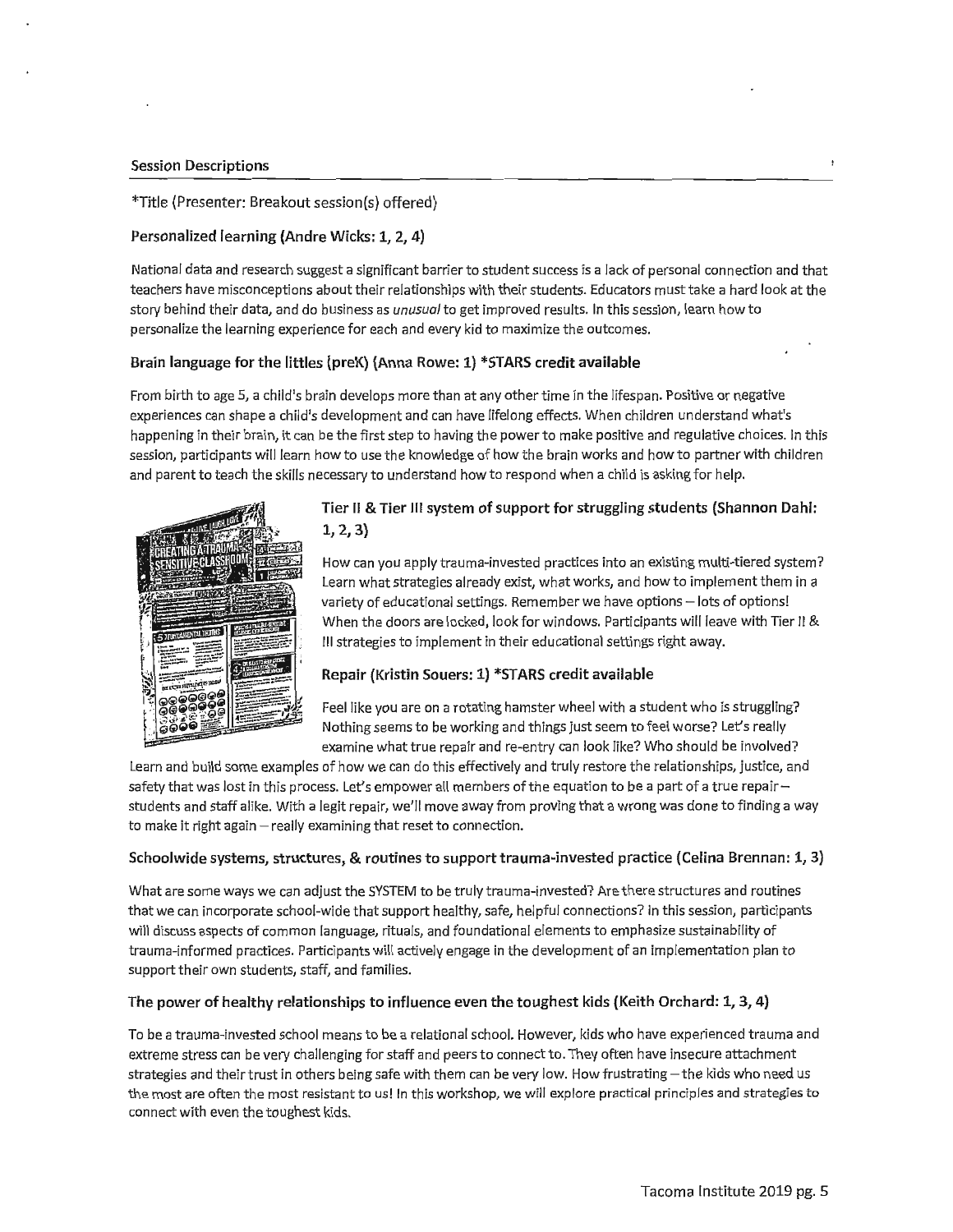## **Building a vision for trauma-invested practice {Pete Hall: 2)**

We have heard the terms before: trauma-invested, ACEs, Culture of Safety ... in any given setting, this might look a little different. So what does it mean for you? In this session, learn a protocol for building a compelling vision with your team, faculty, or department that provides you with a common target, shared agreements, and powerful leverage to take action.

# **Beyond open house: Connecting school with the parents & home (Anna Rowe: 2, 4) \*STARS credit available**

Caregiver involvement in education is one of the biggest predictors of student success. Every family is different and offering different ways parents can get involved and support their child's education is essential. Building a partnership is rewarding and challenging. In this session, participants will walk away with an understanding of what it means to establish sincere communication and how to be involved in their child's education and/or invite caregivers into the education setting.

## **Leveraging PLC's to build trauma-invested environments {Celina Brennan: 2)**

Engaging professional learning communities (PLC's) in modeling the mindset of "ALL truly means ALL" is essential to becoming trauma-invested. Participants will determine how to engage their own school teams in this critical work. Social emotional learning routines, interventions, progress monitoring, and the value of relationships will be highlighted.

# **Dysregulation, Dissociation, Discombobulation - understanding brain science and how it affects kids from hard places (Keith Orchard: 2)**

Understanding how to help kids from hard places begins with understanding the specifics of how trauma and stress affect and change the developing brain. In this workshop, we will discuss brain development and how trauma impacts the brain, memory, emotional development, behavior, and readiness to learn - and explore some high-impact strategies for effective interventions.

#### **Leadership for successful initiatives {Pete Hall: 3)**

Launching and leading initiatives is tough work, and the path is littered with the skeletons of poorly-implemented great ideas. Join your colleagues in an exploration of what our team members and stakeholders need in order to generate enthusiasm, build on momentum, and create sustainable initiatives that truly transform organizations.

## **Building community networks and outreach (Andre Wicks: 3, 5)**

As school leaders, don't get stranded on the "island" of the schoolhouse. Forging lasting change means education must go back to its roots: the community it serves. To leverage the symbiotic relationship between schools and

community, educators must team with local officials, organizations, businesses, and families to influence outcomes. In this session, get tips and strategies for doing just that - and building a powerful community network to support all learners.

## **The New 3 R's: Interventions for kids (focus on littler kids) (Anna Rowe: 3) \*STARS credit available**

Participants will be introduced to and provided opportunities to explore more indepth the importance of fostering a culture of safety, predictability, and consistency through the new Three R's: Relationship, Responsibility, and Regulation. Explore multiple strategies for school staff and community members to utilize with children in the P-6 setting to address our students' unmet needs so they can truly thrive.

![](_page_5_Picture_15.jpeg)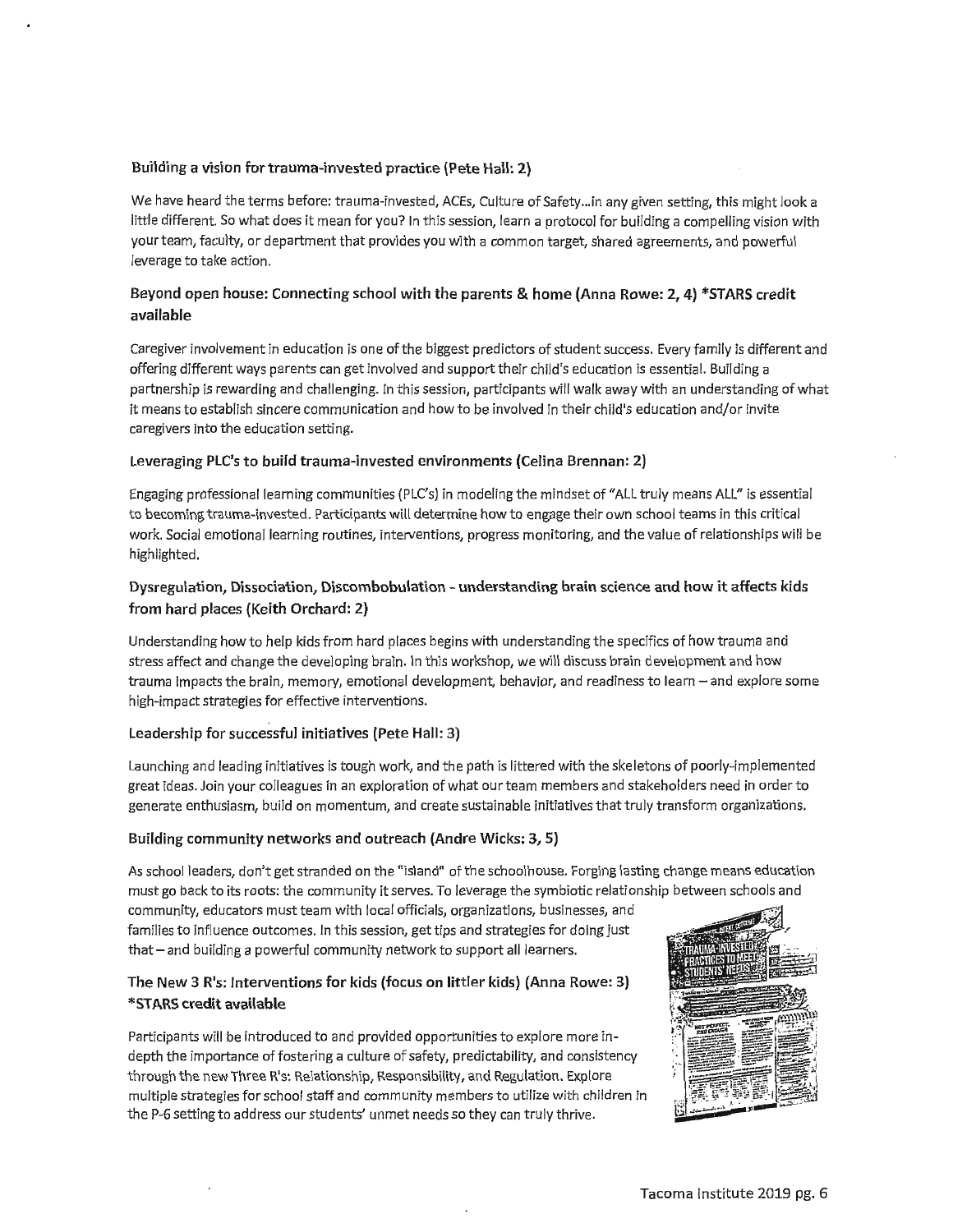# "We caught you" teams (Kristin Souers: 3, 5) \*STARS credit available

How can we intentionally wrap our arms around those who need it the most? With "We caught you" teams, we have the opportunity to empower and build the skill sets of school staff and further enhance the Culture of Safety we're all striving to achieve. This exciting proactive support idea is a great way to positively put plans in place to support both staff and students who are struggling. It helps build the mindset shift from "this person needs a support I just can't provide" to "how can I be a better resource for this person?"

# The true value of this work- how does this change lives? (Celina Brennan: Closing message, Day 1)

Our students and staff deserve a positive environment to learn and grow within. When we commit to a strength-based mindset, invest in relationships, and truly work towards making learning

powerful, we begin to march towards becoming trauma-invested. And how are ALL our lives better as a result? In this inspiring session, evaluate your impact to transform the school experience, change lives, and leave an indelible impact through your efforts.

# What is standing in the way? (Andre Wicks: Opening message, Day 2)

What is standing in the way of your students achieving at high levels? Your staff getting on and staying on the path of continuous improvement? What is standing in the way of YOU becoming the leader you aspire to be? I was a child of trauma. I had 8 out of 10 ACE's and it wasn't until I was able to answer this question that I was able to break the chains that bound me from becoming my best self; the best servant leader, husband, and father I could possibly be. Let's all go over, under, around, and through our barriers and reach the potential each one of us has been given.

## Keeping burnout at bay (Pete Hall: 4}

This work is exhausting, isn't it? Whether you're a teacher, parent, counselor, administrator, or any other caregiving role, you know that burnout is just one lid-flip away! Let's shift our mindset and approaches to thrive, not just survive. In this session, learn some self-care strategies, build a plan for regular renewal, and stay grounded in our purpose. We are here to help you keep burnout at bay.

# Attendance matters... even when dealing with trauma (Shannon Dahl: 4)

How do you think about attendance? How do you track attendance? How do you AFFECT attendance? In this session, learn how trauma-invested practices can positively impact attendance. Dig into our mindsets about attendance and shift our approaches to embrace consistent attendance as a contributing factor to a Culture of Safety with our trauma-invested schools.

## Gaining consent and using data to build a trauma-invested environment (Celina Brennan: 4, 5)

In this session, leaders will be encouraged to analyze aspects of their current culture and climate, including monitoring learning readiness, student engagement, presenting barriers, and learning

ctet so!Mt e;cerof.se wl1£Le *tiou're* 11erel Cl1eoR. *out* t11e footbciLL fteL~ *or* go *for a walk around the track*  $during$  lunch or after the sessions!

![](_page_6_Picture_14.jpeg)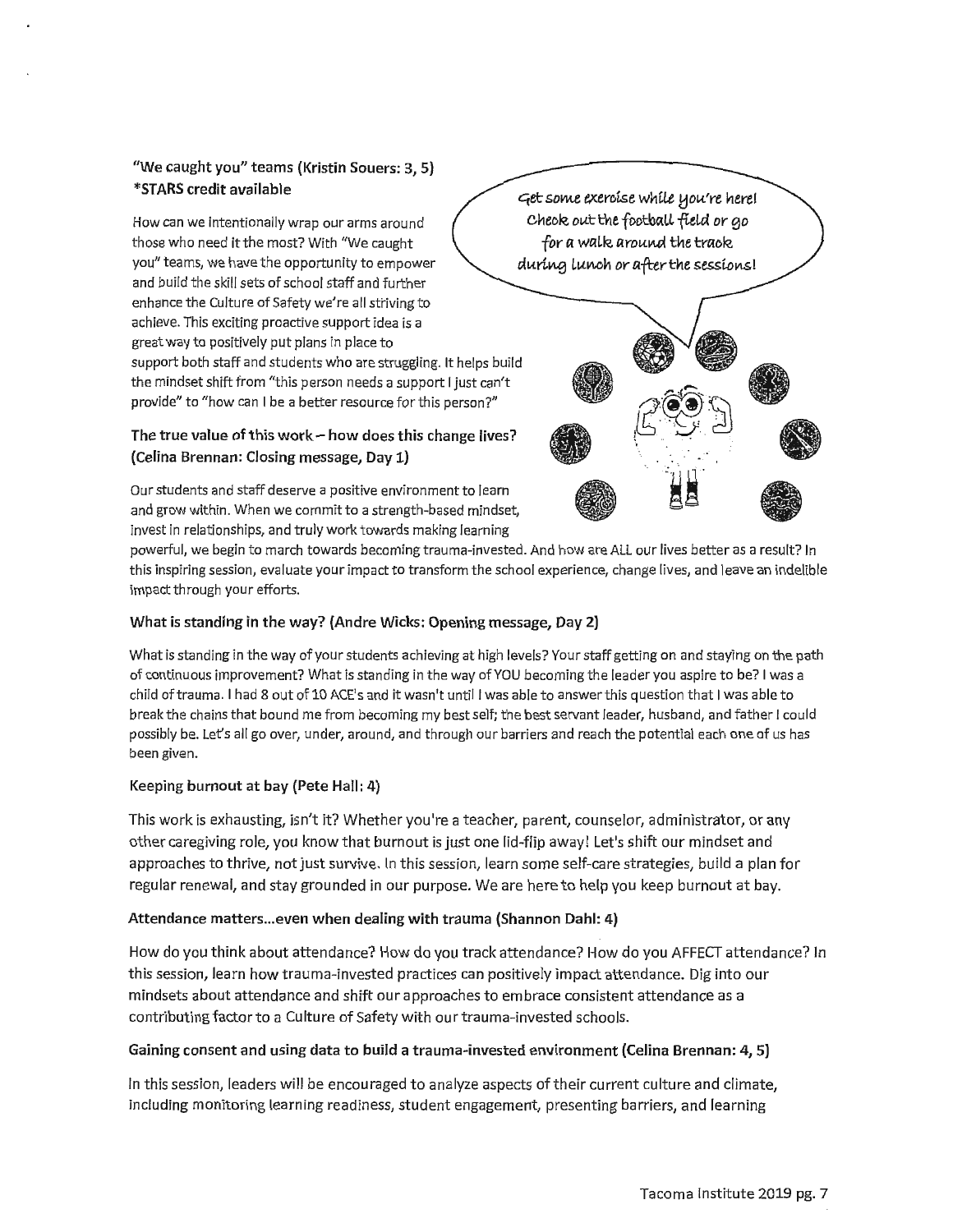environment energy. Collaborate with your colleagues to gather strategies for engaging staff in critical conversations to build a pathway towards becoming trauma-invested.

# The New 3 R's: Interventions for kids (focus on tweens/teens) (Anna Rowe: 5) \*STARS credit available

Participants will be introduced to and provided opportunities to explore more in-depth the importance of fostering a culture of safety, predictability, and consistency through the new Three R's: Relationship, Responsibility, and Regulation. Explore multiple strategies for school staff and community members to utilize with children in the grades 6-12 setting to address our students' unmet needs so they can truly thrive.

## Social stories aren't just for special education! (Shannon Dahl: 5)

Interpersonal interactions are at the heart of relationship-building and human connection. Learn to use social stories and lessons in a small group or 1:1 setting in order to teach students to be in their "upstairs brain" and learning ready. Individuals or teams will practice creating social stories and learn how to create a "Brain Book" (applicable to all ages).

## ·Top strategies for being a resilient caregiver (Keith Orchard: 5)

We influence and help kids through the power of presence and our relationships. And... the stress of life and caring for so many others can take its toll on our ability to be whole and available to those who need us most. In this session, we will take time to be present and remind ourselves of the factors that make us resilient and effective caregivers.

\*\*visit https://www.fosteringresilientlearners.org/institute-tacoma and use *the password TTOWN19 to access session handouts and other materials.* 

![](_page_7_Picture_8.jpeg)

## Clock Hours:

If you are requesting clock hours for your time at the Institute, we will have all the forms you need at the Washington ASCD booth.

Signatures from daily sign in sheets (am/pm) are the only acceptable verification for attendance of the training, so please remember to sign in. If you name is not on the sign in sheet and you are registered please print and sign and let a representative on site know. To request clock hours complete the clock hour form and WSASCD online evaluation. The training is eligible for a maximum of 12 clock hours (and minimum of 3 clock hours), the clock hour fee is \$36 or \$3/clock hour. Please make checks payable to WSASCD or complete credit card information on the request form. For questions feel free to contact WSASCD Executive Coordinator, Carrie Lam at CarrieLamASCD@gmail.com

If you are requesting STARS credits for your time at the institute, be sure to bring your STARS number and align your session attendance with those marked "STARS eligible" in the Institute program. You'll also need to sign in/out of each of those sessions individually in order to receive your credits!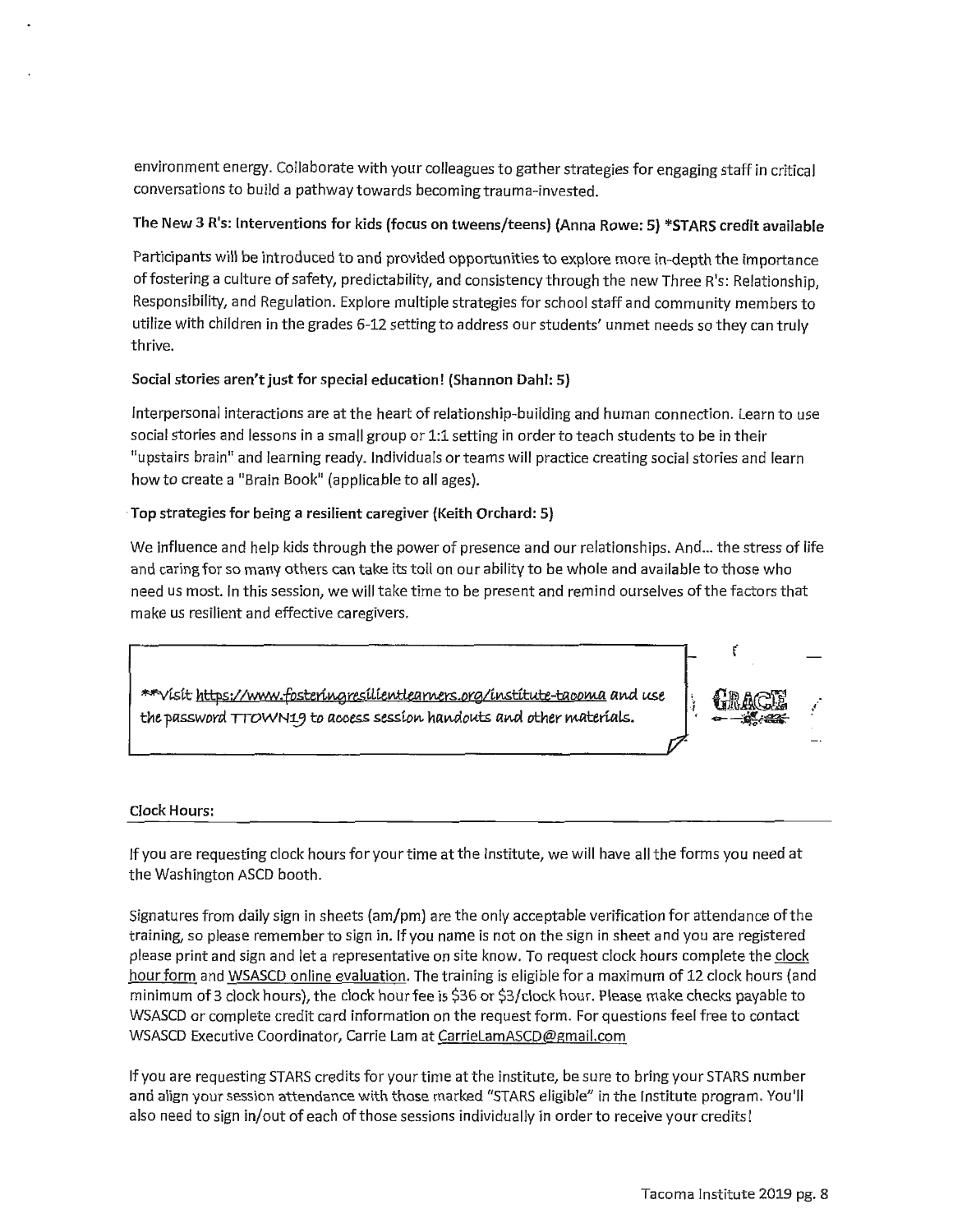![](_page_8_Picture_1.jpeg)

#### Andre Wicks {Castle 828), not yet on Twitter

Andre is an assistant principal at Shadle Park HS in Spokane, Washington. The former director and original architect of The ZONE Project, a place-based collective impact initiative in Spokane, Andre is driven by purpose, passion, and people. You might not encounter a more passionate advocate for improving the lives of his fellow human beings. Fortunately, Andre brings his energy and inspiration to us with the desire to disrupt our everyday approaches and build a better experience.for each and every colleague, parent, family, and student within our reach.

#### Anna Rowe {Castle 830), on Twitter @AORowe

Anna is a childhood trauma expert who provides professional development and consultation to schools and organizations across the country. As a former teacher, counselor, social worker, and university trainer, Anna has applied her expertise in childhood trauma to all angles. Approachable, kind, and focused, she consistently emphasizes the importance of relationship, understanding its value in the schoolhouse, home, and workplace.

![](_page_8_Picture_6.jpeg)

![](_page_8_Picture_7.jpeg)

### Celina Brennan (PAC Choral), on Twitter @CelinaBrennan

Celina is currently the proud principal of Salnave Elementary School in Cheney, Washington. As an elementary teacher and instructional leader, she has been dedicated to identifying practices that meet the individual needs of every learner -and at the top of the list of philosophical approaches is an unyielding emphasis on becoming trauma-invested. An advocate for the Whole Child, Celina's inspiring message and authentic approaches push all of us to increase our impact and change the lives of everybody we come into contact with.

#### Keith Orchard (PAC Orchestra), on Twitter @BKOrchardl

Keith serves as the mental health specialist for the Coeur d'Alene (ID) School District. With a vast array of experiences as a licensed clinical social worker, regional trainer for child welfare, environmental educator in the Peace Corps, and a clinical supervisor of the Family Advocate Program at the Marine Corps Base in Kaneohe Bay, Hawai'I, Keith's enduring message is about implementing practical solutions to complex interpersonal situations. Insightful, open, and patient, Keith's message resonates in a very real, very honest way.

![](_page_8_Picture_12.jpeg)